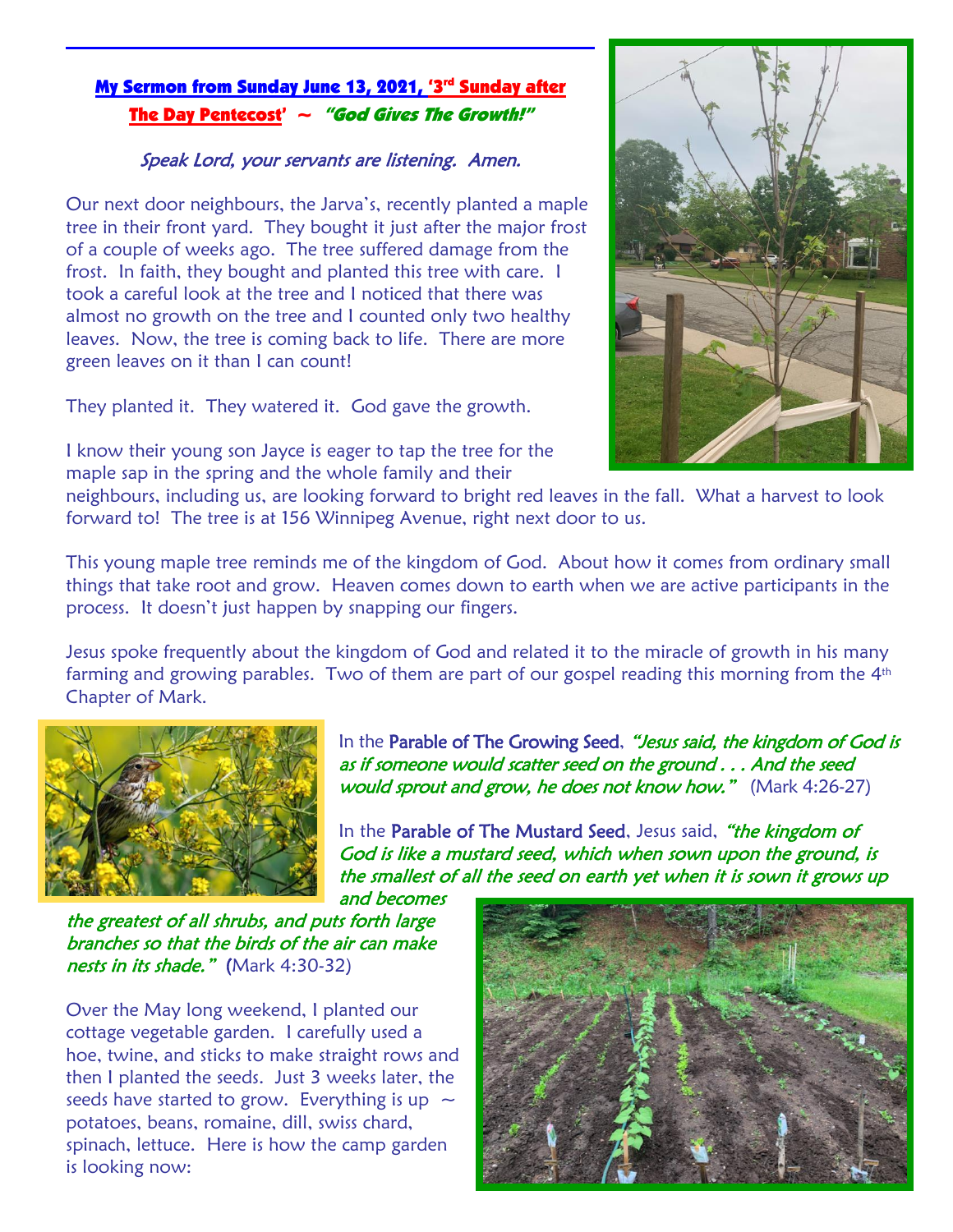At the beginning of his letter to Christians in Corinth, Paul writes this:

"I planted, Apollos watered, but God gave the growth. So neither the one who plants nor the one who waters is anything, but only God who gives the growth." (1 Corinthians 3:6-7)

Apollos was an early Christian leader and a colleague of the apostle Paul. Apollos played a strong role in the development of the church in Corinth.

Jesus is calling upon us to do God's work. Maybe the simple Gardener's Prayer says it best:

> I plant the seed, You make it grow. You send the rain, I work the hoe.



Jesus reminds us that we have to plant the seeds and then water them and weed them and take care of them. That requires commitment and faithfulness.

When I was pregnant with each of our four child, I cherished the growth of the baby inside me. I had a book which explained the growth that was happening during each week of pregnancy. I was thrilled to learn about the intricate detail of what was occurring within the child. It was all being done in secret. I gave thanks to God for the gift of life and that I could be part of it, "sharing in the great mystery of childbirth" (from p. 612, **BAS,** 'Thanksgiving For The Gift of a Child')

In these two parables, we know that Jesus is thinking about other things besides gardening and farming. He is thinking about us and the seeds of holy love that we can plant. Then we trust in the wonderful mystery of growth. You and I can only wait and watch and be patient and thrilled when it happens. When the little seeds that I plant take root and I see evidence of the new shoots coming up out of the soil, I am always excited when this happens. My brother-in-law, Veli, gave me some of his blue and white perennial 'forget-me-nots' to plant. I have nurtured them carefully and all have taken hold.

I understand the line in the poem titled God's Garden by Dorothy Gurney that:

"one is nearer God's heart in a garden than anywhere else on earth."

There is a wonder and an appreciation of planting and caring for our flowers and our vegetables. It draws us closer to the love of God, the gifts of creation, and God's call to us to be part of the kingdom of God.

There is a reverence to gardening and trust. As St. Paul writes, "We walk by faith, not by sight." (2 Corinthians 5:7)

The kingdom of God is like that, Jesus said. When someone plants a seed, God's kingdom comes by God's mysterious power, the power of love. When we plant tiny seeds of affirmation in the hearts and minds of others, God causes them to take root and to grow.